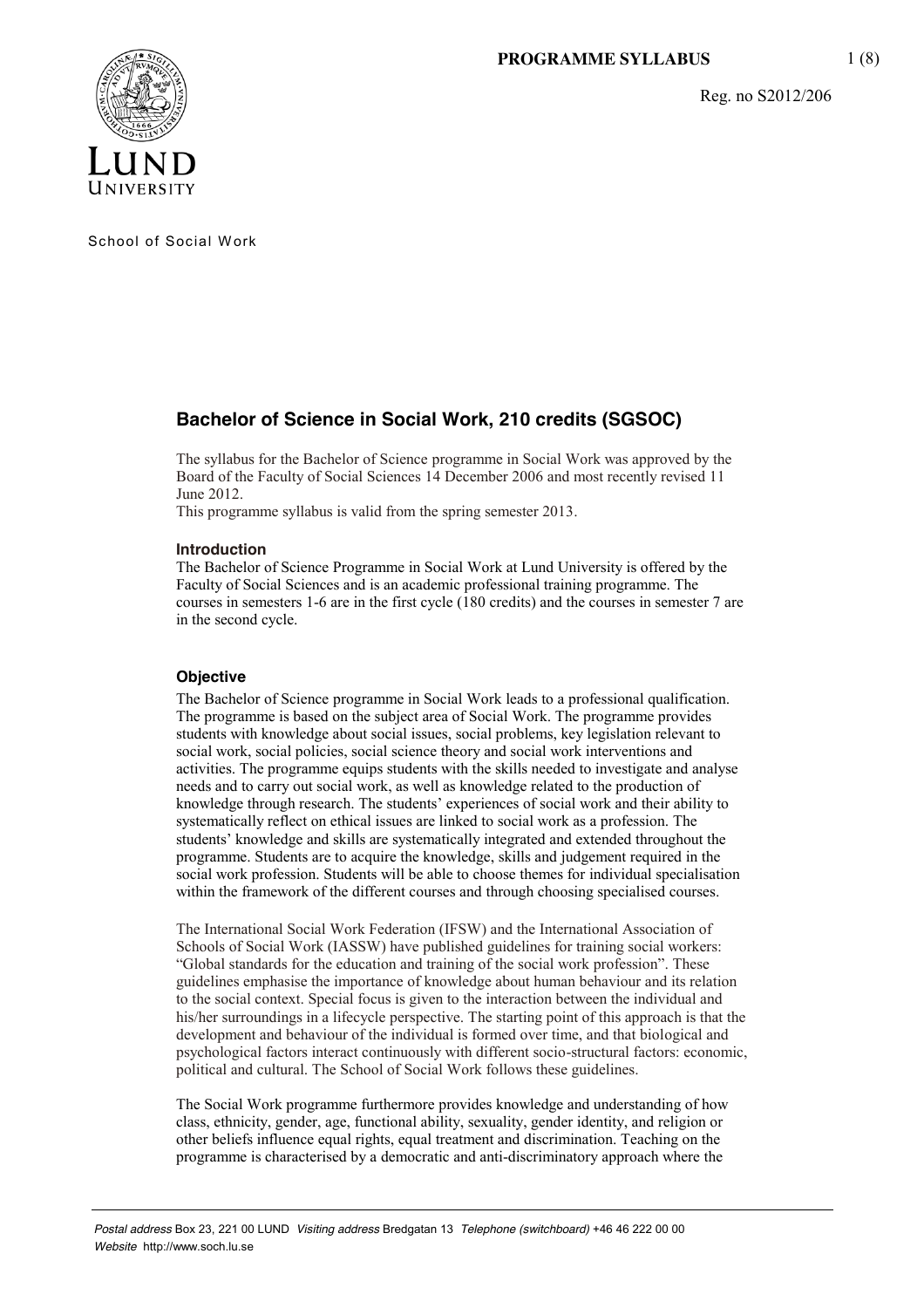goal is that students take individual responsibility for their ongoing learning. Furthermore, students are trained to independently identify their need of further knowledge and to critically analyse theories with a bearing on social work.

The teaching methods used shall also give the future social worker understanding of the influence of social work on the life situation of people and of the demands on the professional competence of the social worker in his/her interaction with disadvantaged groups and individuals.

Professional development is a recurring theme throughout the programme. In the process of their professional development students shall integrate the theoretical and practical elements of the programme with reflection on ethical aspects and with anti-discriminatory approaches. The knowledge, skills and abilities that students acquire shall be related to the practice, knowledge base and target groups of social work.

# **Qualification descriptor of the Bachelor of Science in Social Work in the Higher Education Ordinance (1993:100) and local learning outcomes of the Lund University programme**

(Amendments made up to and including SFS 2006:1053)

# **Scope**

A Degree of Bachelor of Science in Social Work is awarded after the student has completed the courses required to gain 210 credits.

## **Outcomes**

For a Degree of Bachelor of Science in Social Work the student shall demonstrate the knowledge and skills required to work autonomously as a social worker at individual, group and community level.

#### *Knowledge and understanding*

For a Degree of Bachelor of Science in Social Work the student shall

- demonstrate knowledge of the disciplinary foundation of the field as well as awareness of current research and development work
- demonstrate knowledge and understanding of the interaction between individuals and groups and their social situation, existential circumstances, physical and mental health and their functional capacity in relation to social and other underlying factors
- demonstrate knowledge of the management of social work, and
- demonstrate knowledge and understanding of the needs of children and the social and family circumstances that affect the existential conditions of women and men.

## *Competence and skills*

For a Degree of Bachelor of Science in Social Work the student shall

- demonstrate the competence and skills required to develop and undertake social work at different levels in the community in cooperation with those concerned
- demonstrate the ability to apply the relevant statutory provisions, particularly those relating to the social field
- demonstrate the ability to understand, investigate and analyse social processes and problems, and
- demonstrate the ability to identify, structure, study and evaluate interventions at individual, group and community level.

## *Judgement and approach*

For a Degree of Bachelor of Science in Social Work the student shall

demonstrate self-awareness and the capacity for empathy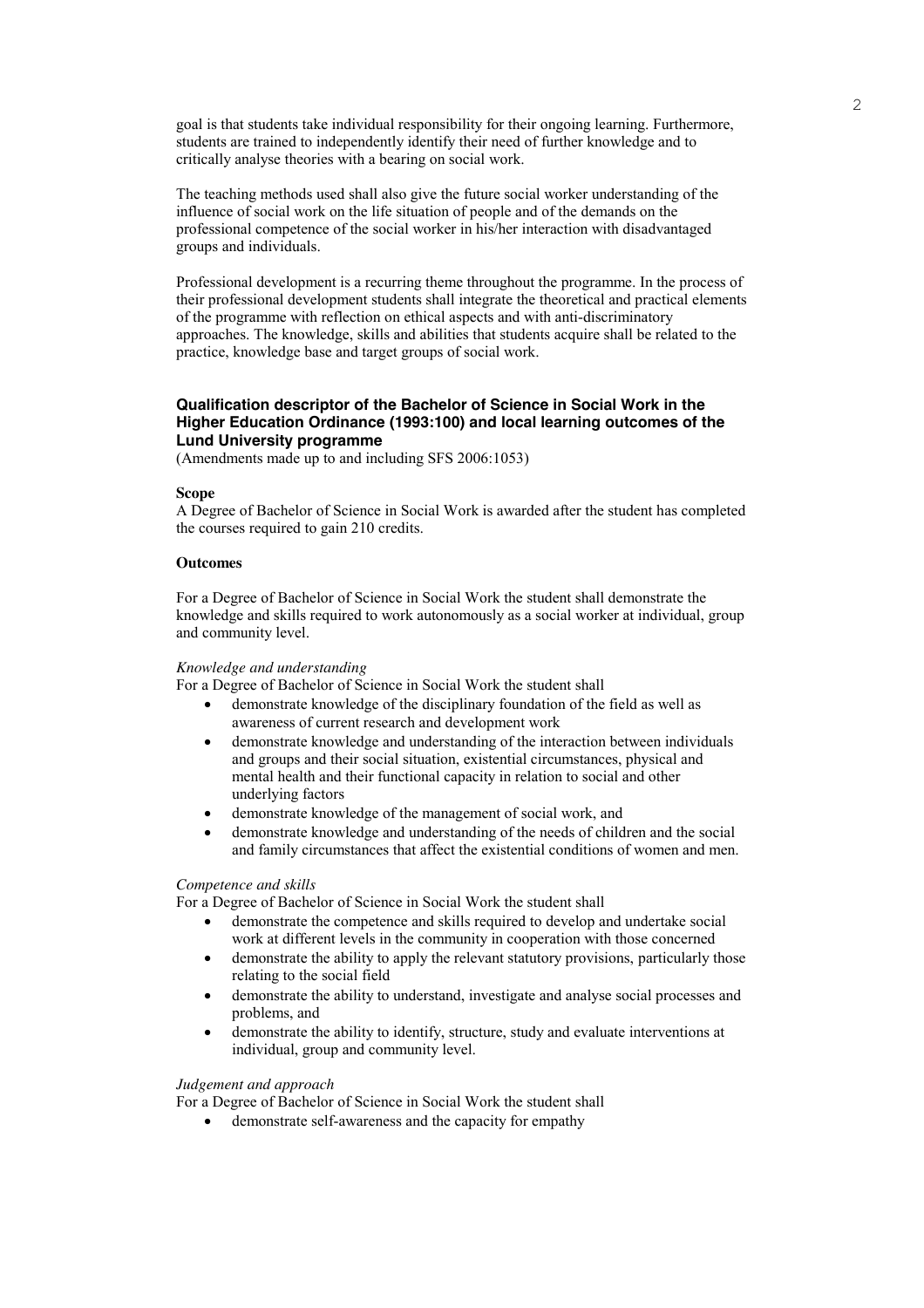- demonstrate the ability to assess interventions using a holistic approach to individuals informed by the relevant disciplinary, social and ethical aspects and taking particular account of human rights
- demonstrate the capacity for professional conduct and attitudes
- demonstrate insight into the importance of teamwork and cooperation with other professional categories, and
- demonstrate the ability to identify the need for further knowledge and undertake ongoing development of his or her skills.

# *Independent project (degree project)*

A requirement for the award of a Degree of Bachelor of Science in Social Work is completion by the student of an independent project (degree project) for at least 15 credits.

Also compare with the general objectives stated in Chapter 1 Sections 8 and 9 in the Higher Education Act (1992:1434, including amendments up to and including SFS 2006:173).

## **Content and layout of the programme**

The programme comprises three blocks – an introductory block (semesters 1–3), an intermediate block (semesters 4–6) and an advanced block (semester 7).

On completion of the introductory block students are expected to have gained basic knowledge of Social Work and the practice of social work. Students shall have knowledge and understanding of the significance of different life situations and conditions, children's needs, different social conditions and the Declaration of Human Rights. Students shall have knowledge of social policies, psychology, social science theory, law and relevant legislation in the social welfare sector, and have basic knowledge of the theory of science and research methods. Students will train their skills and abilities in applying the fields of law and research methods to current cases.

On completion of the intermediate block students are expected to have gained specialised understanding of the knowledge they gained in the introductory block. Students will also have developed their knowledge of social problems and the conditions pertaining to social work, as well as trained the skills and ability required to develop and perform professional social work. In the advanced block students will carry out an independent project (degree project).

On completion of the advanced block students shall have studied a specific area of social work in depth, which is also the area studied on the specialised course they have chosen. Students shall demonstrate that they can apply the knowledge, skills and approach they have acquired on the programme and have the tools and ability to analyse the consequences of social interventions for target groups, the profession and society at the macro, meso and micro levels.

| <b>SOCIAL WORK PROGRAMME - 210 credits</b>                   |                                                               |
|--------------------------------------------------------------|---------------------------------------------------------------|
| INTRODUCTORY BLOCK, FIRST CYCLE, SEMESTERS 1-3, credits 1-90 |                                                               |
| Semester 1                                                   | Social work as a profession and field<br>of study, 30 credits |
| Semester 2                                                   | Social Science and Social Work, 30<br>credits                 |
| Semester 3                                                   | Legal issues in social work 1, 15<br>credits                  |
| Semester 3                                                   | Legal issues in social work 2, 15<br>credits                  |
|                                                              |                                                               |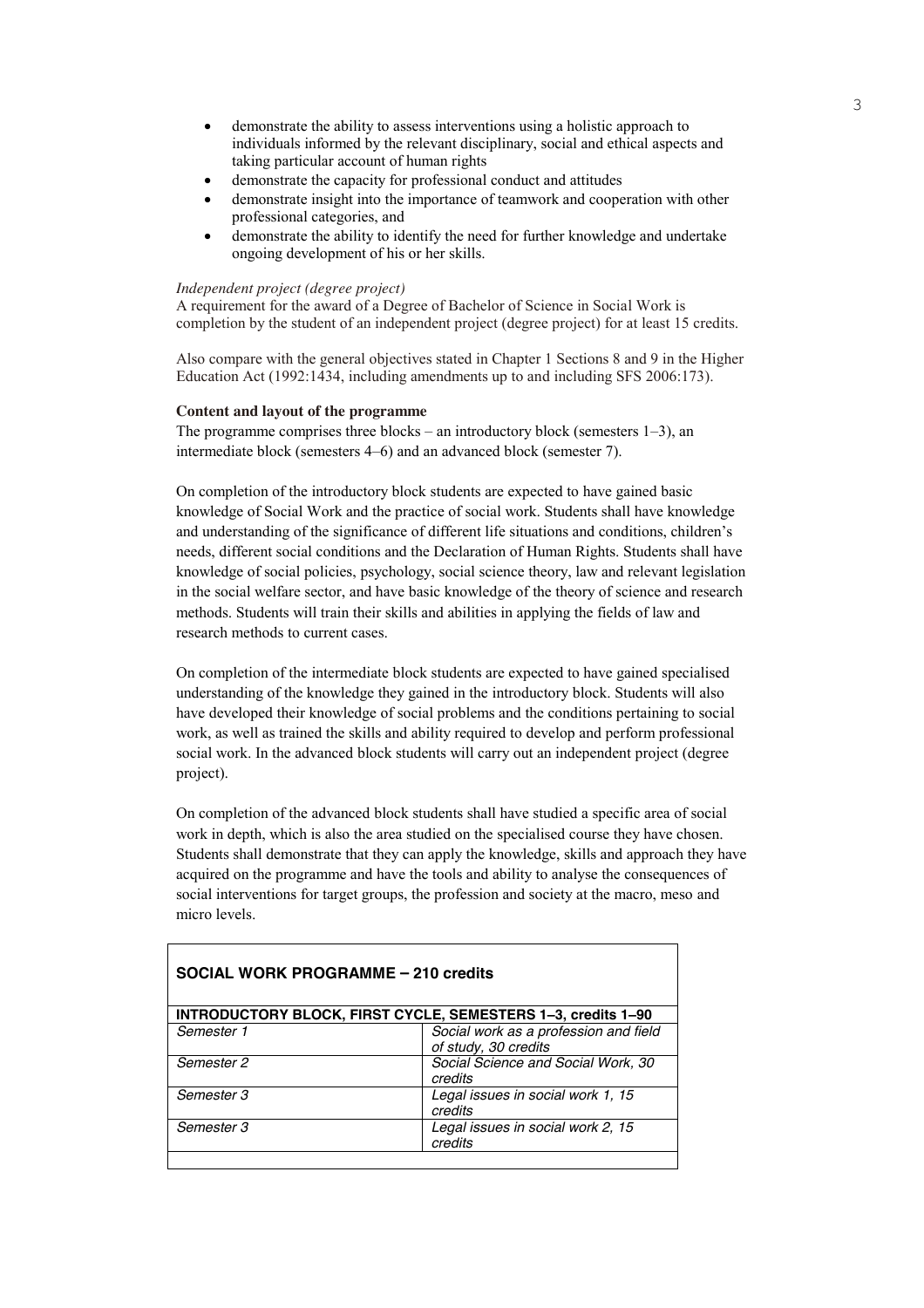| INTERMEDIATE BLOCK, FIRST CYCLE, SEMESTERS 4-6, credits 91-180 |                                        |
|----------------------------------------------------------------|----------------------------------------|
| Semester 4                                                     | Perspectives on social problems and    |
|                                                                | interventions, 15 credits              |
| Semester 4                                                     | Communication and intervention in      |
|                                                                | social work, 15 credits                |
| Semester 5                                                     | Social work placement, 30 credits      |
| Semester 6                                                     | Organising social work, 7 credits      |
| Semester 6                                                     | Knowledge production in social work,   |
|                                                                | 8 credits                              |
| Semester 6                                                     | Bachelor's thesis (degree project), 15 |
|                                                                | credits                                |
|                                                                |                                        |
| ADVANCED BLOCK, SECOND CYCLE, SEMESTER 7, credits 181-210      |                                        |
| Semester 7                                                     | Elective course, 15 credits            |
| Semester 7                                                     | Professional social work, 15 credits   |

#### **Course content**

#### **Semester 1**

*Social Work as a profession and field of study, 30 credits*

The aim of the course is to provide students with basic knowledge of social work as a discipline, profession and research area and with an understanding of people's living conditions, needs and rights. Social problems and the organisation of social work are highlighted.

## **Semester 2**

*Social science and social work, 30 credits*

The aim of the course is to provide basic knowledge of Social Science theories and concepts of relevance to Social Work. A general aim is that students, on completion of the course, possess knowledge, skills and approaches that serve as a firm foundation for professional knowledge and acquisition of further knowledge about people and the communities they shape and live in.

# **Semester 3**

# *Legal issues in social work 1, 15 credits*

The aim of the course is to provide students with knowledge and skills in applying the legal norms affecting social work. Students are introduced to perspectives of the sociology of law on the interaction between rights and society and to the diversity of critical perspectives on law and law enforcement.

# *Legal issues in social work 2, 15 credits*

The aim of the course is to provide students with knowledge of legislation primarily within the social services sector and with training in applying legal norms through exercises in investigation methodology. In addition to the social services sector, students are introduced to social insurance law, health service law and to the management of cases in accordance with legislation on public administration, confidentiality and social services.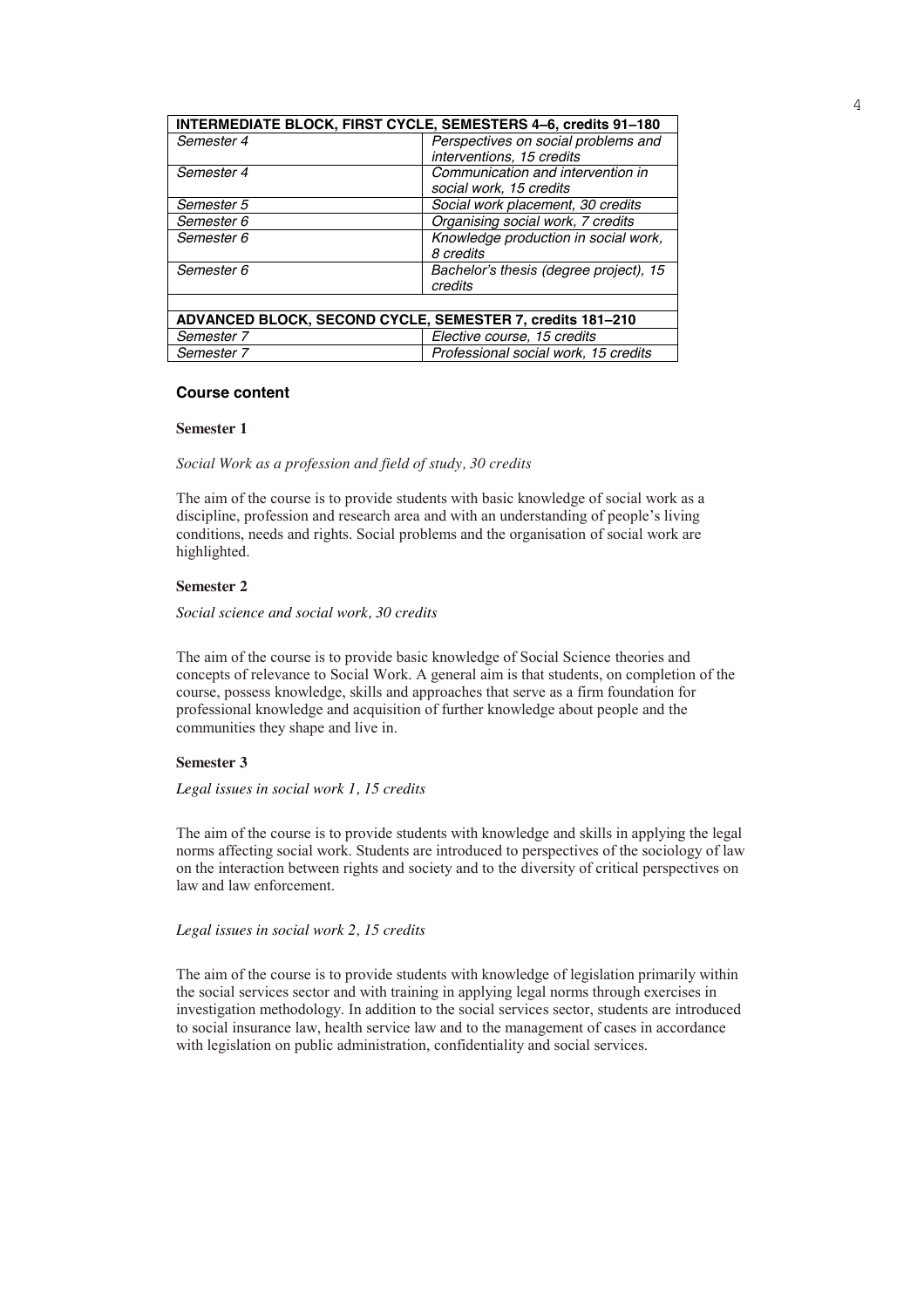#### **Semester 4**

#### *Perspectives on social problems and interventions, 15 credits*

The course aims to provide understanding of people's life situations, health and social contexts and specialised knowledge of the origins and construction of social problems, the way in which clients experience their situation and client-creating processes. The knowledge of concepts and theories of relevance to social work gained by students in the previous semesters will be studied in depth.

#### *Communication and intervention in social work, 15 credits*

The aim of the course is to provide students with specialised knowledge and skills needed to investigate, assess and carry out social interventions based on professional decision-making, tested experience, scientific principles and ethical considerations. A further aim of the course is to provide students with skills in communication with and professional approaches to target groups.

# **Semester 5**

## *Social work placement, 30 credits*

The aim of the course is to enable students to develop a professional role and a critical and reflective approach to social work. Students are provided with knowledge and understanding of the professional role of social workers in different organisations, from the perspective of the experiences of both the organisation and the target group. The knowledge of the professional fields of social work gained by students in the previous semesters are deepened and students are provided with the opportunity to practise, develop and hone skills in social work while critically reviewing the experiences and relating them to knowledge of social problems and intervention strategies.

#### **Semester 6**

#### *Organising social work, 7 credits*

The aim of the course is to provide students with specialised knowledge of the institutional and organisational terms of social work and understanding of the consequences and effects of organising social work from a concrete and practical perspective and from the perspective of clients/users. The course enables students to relate their knowledge and experiences of social work to theoretical concepts.

#### *Knowledge production in social work, 8 credits*

The course aims to provide specialised knowledge of and skills in applying the theory of science and research methods of relevance to social work.

#### *Bachelor's thesis (degree project), 15 credits*

The aim of the degree project is to practise the scientific production of knowledge and written communication of knowledge, and to provide an opportunity to gain specialised knowledge of one area in the field of social work practice and knowledge. The project is to be in the form of an independent research investigation. As part of the project, students take independent responsibility for considering the ethical aspects of the planning of the investigation and of contact with the people studied and the area of study.

# **Semester 7 Second cycle, credits 181–210**

Pursuant to Chapter 1 Section 9 of the Higher Education Act (1992:1434), second-cycle courses and study programmes shall involve the acquisition of specialist knowledge, competence and skills in relation to first-cycle courses and study programmes, and in addition to the requirements for first-cycle courses and study programmes shall: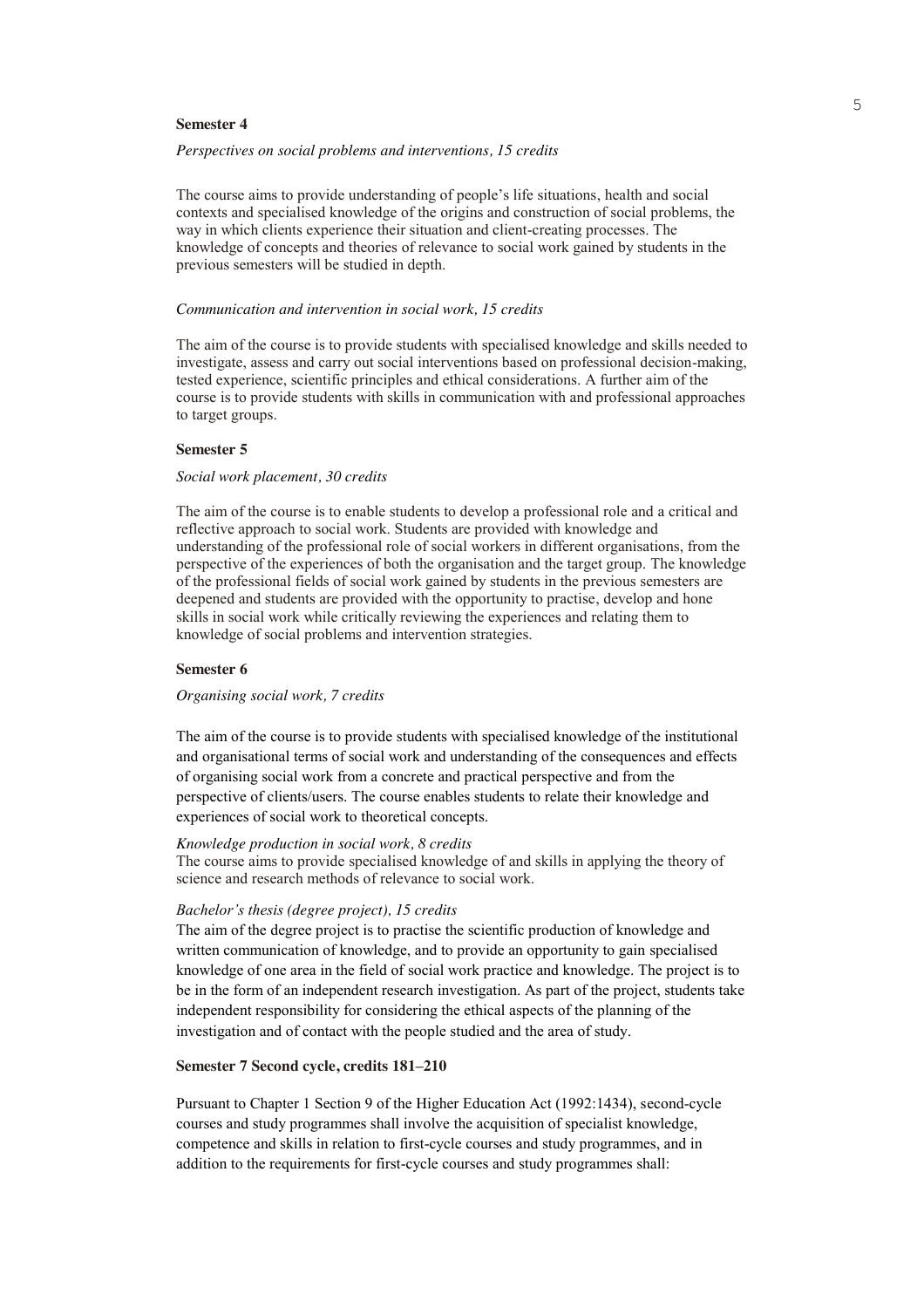- further develop the ability of students to integrate and make autonomous use of their knowledge
- develop the students' ability to deal with complex phenomena, issues and situations, and
- develop the students' potential for professional activities that demand considerable autonomy, or for research and development work.

# *Elective specialisation course, 15 credits*

A number of elective second-cycle courses are offered each semester, aiming to enable students to specialise and problematise their knowledge, skills and judgement in social work in a certain field of knowledge or practice. The course can be included in a one- or two-year Master's degree specialising in Social Work.

#### *Professional social work, 15 credits*

The course aims to provide specialised knowledge of the conditions related to professional social work, in relation to the legal, administrative and organisational framework of social work. In the course, the knowledge, skills and abilities gained by students on the programme are pursued, integrated and related to complex issues in social work. A further aim is to enable students to develop their ability to reflect and analyse critically and to problematise ethical considerations in professional and research contexts. The course can be included in a one- or two-year Master's degree specialising in Social Work.

# **Teaching and assessment**

The programme requires full-time studies mainly on campus. The teaching methods used are varied and aim to stimulate students to seek information independently. The language of instruction is mainly Swedish but some components may be taught in other Scandinavian languages or English.

Part of the programme takes the form of field studies in workplaces that perform social work. The goal is for students to gain experience and knowledge of the societal, organisational and professional context in which social work is carried out.

Methods of assessment vary according to the content and form of the course. Assessment may be based on written or oral exams or on the presentation of assignments individually or in a group. Student performance is assessed on an individual level, irrespective of the method of examination.

The courses on the programme are to be studied in the order specified in this syllabus. The admission requirements are stated in individual syllabi. Each course syllabus also specifies the content, learning outcomes and assessment of the course.

# **Degree**

On completion of the programme students can apply for a degree of Bachelor of Science in Social Work. Students who have passed the required courses on the programme for a Bachelor of Science in Social Work will receive a degree certificate.

After six semesters of study (180 credits) students can apply for a degree of Bachelor specialising in Social Work.